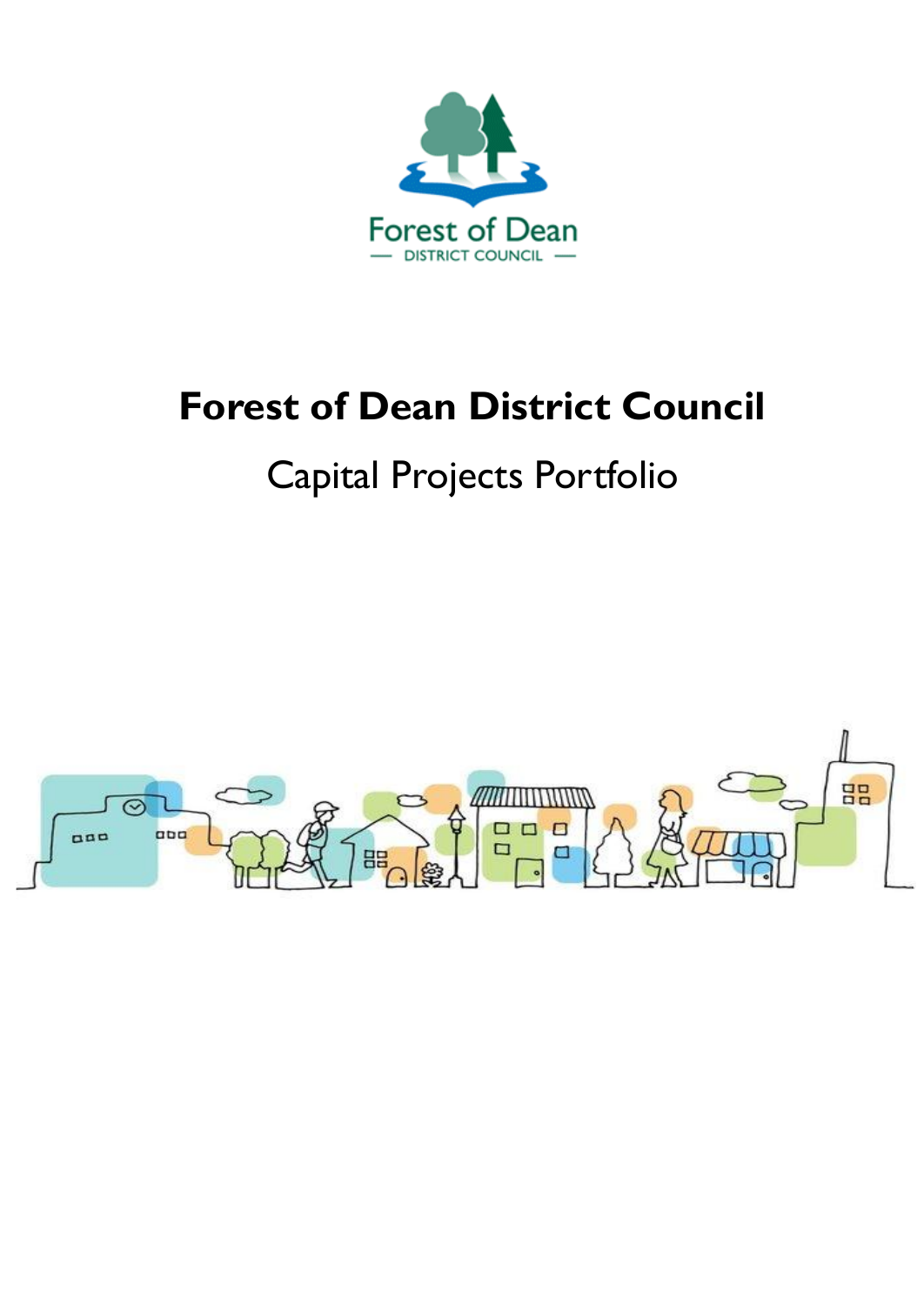| <b>Capital Project Portfolio</b>                                                                               | 3               |
|----------------------------------------------------------------------------------------------------------------|-----------------|
| <b>Introduction</b><br><b>Local Transport Schemes</b>                                                          |                 |
|                                                                                                                |                 |
| <b>Concept Stage</b>                                                                                           |                 |
| Lydney to Chepstow Cycleway - Alvington Parish Council                                                         | 4               |
| Tidenham A48 Footbridge Crossing - Tidenham Parish Council                                                     | 4               |
| Developed Stage                                                                                                |                 |
| Connected Forest - Rural Technologies Ltd                                                                      | 4               |
| Dean Forest Greenway - West Dean Parish Council                                                                | 5               |
| Newent to Gloucester Cycleway - Newent Cycling Group                                                           |                 |
| <b>Cultural &amp; Heritage Projects</b>                                                                        | 6               |
| <b>Concept Stage</b>                                                                                           | 6               |
| Lydney Harbour Proposal - Lydney Town Council                                                                  | 6               |
| Newent Skate Park - Newent Initiative Trust                                                                    | 6               |
| Coleford Gallery Development - Coleford Gallery Committee                                                      | 6               |
| Forest of Dean Running Track - Forest of Dean Athletic Club                                                    | 7               |
| Clearwell Cemetery Chapel - Forest of Dean Building Preservation Trust                                         | 7               |
| <b>Outline Stage</b>                                                                                           |                 |
| ICBP Visitor Centre and Regeneration - The International Centre for Birds of Prey                              | 8               |
| Gunns Mill and the Forest of Dean Heritage - Forest of Dean Building Preservation Trust                        | 8               |
| Developed Stage                                                                                                | 8               |
| Destination Five Acres - Forest of Dean District Council                                                       | 8               |
| Forest of Dean Futures: The University Innovation, Careers and Enterprise Learning Centre - Hartpury College & |                 |
| University                                                                                                     | 9               |
| <b>Regeneration and Town Investments</b>                                                                       | $\overline{10}$ |
| <b>Concept Stage</b>                                                                                           | 10              |
| Newent Sculpture Trail - Newent Initiative Trust                                                               | 10              |
| Newent Town Regeneration - Newent Initiative Trust                                                             | $\overline{10}$ |
| Newent Community Centre - Newent Initiative Trust                                                              | $\overline{10}$ |
| Outline Stage                                                                                                  | 10              |
| Redevelopment of the Co-op site, Newerne Street, Lydney - Lydney Town Council                                  | 10              |
| Pedestrian overbridge at Lydney Station - Network Rail                                                         | $\mathbf{H}$    |
| Developed Stage                                                                                                | $\mathbf{H}$    |
| Indoor skatepark and leisure hub - Forest Urban Sports Experience                                              | $\mathbf{H}$    |
| Cinderford Northern Quarter: Southern Gateway Commercial Development - Forest of Dean District Council         | $\mathbf{H}$    |
| Cinderford Town Centre Regeneration - Cinderford Town Centre                                                   | 12              |
| Pine End Works Redevelopment, Lydney - OLSA Futures Ltd (T/A Severn & Wye Smokery)                             | 12              |
| <b>Mobilising Stage</b>                                                                                        | <u> 12</u>      |
| Lydney Harbour Marina - Environment Agency                                                                     | 12              |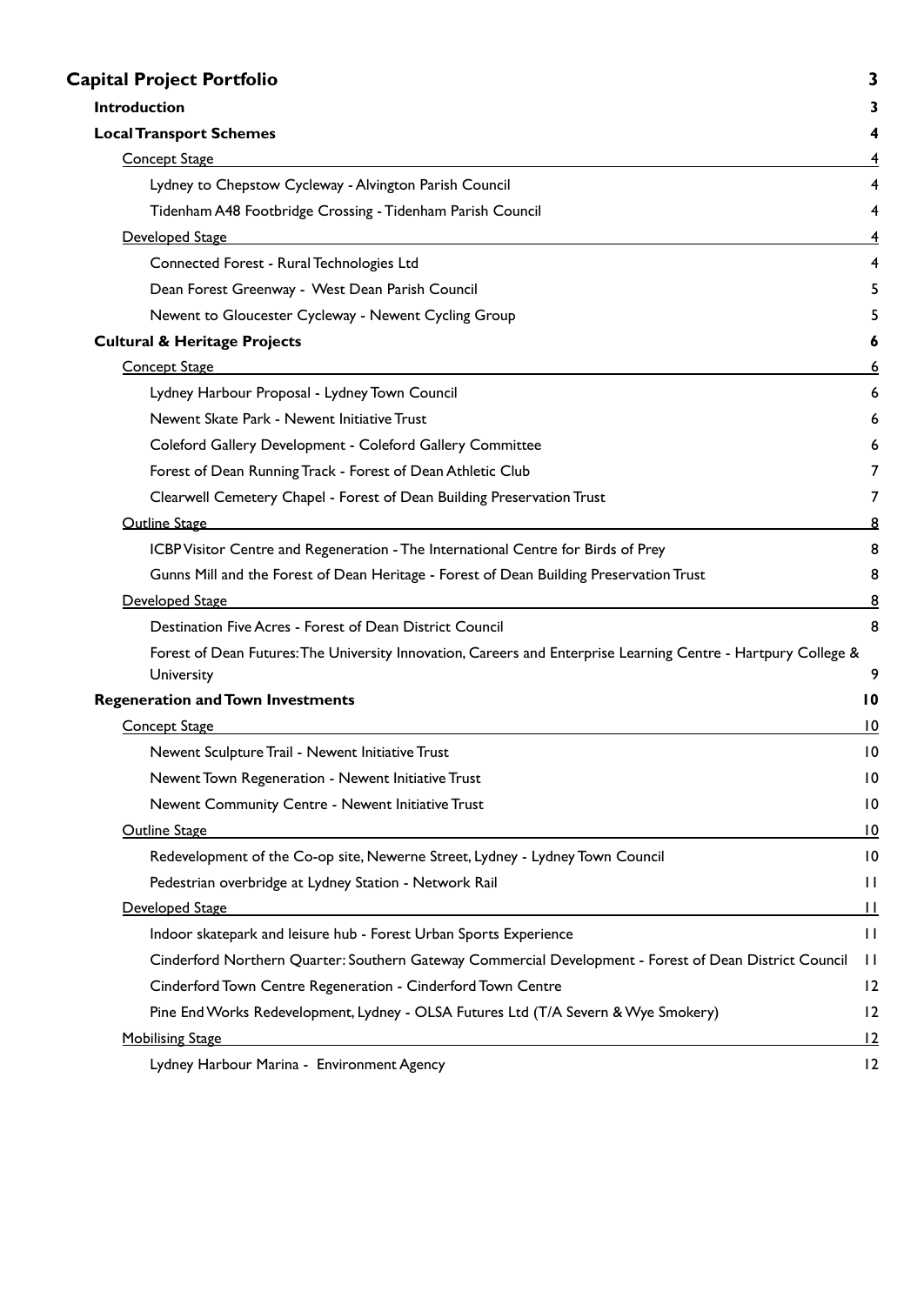## <span id="page-2-0"></span>Capital Project Portfolio

## <span id="page-2-1"></span>Introduction

In April 2021, Forest of Dean District Council opened a call for Capital Projects from all corners of the District.

 This process will be used to help build council led bids for government funding and to build a knowledge base for the Forest of Dean District Council's own capital investments.

For the purpose of this document, project submitted been sorted by their key investment themes:

- Local Transport Schemes (including Active Travel)
- Culture and Heritage Projects (including Leisure)
- Regeneration and Town Centre Improvements

 This document outlines the project's summaries, estimated start date and estimated costs as provided by the project promoters.

 Within the application process project promoters are asked to outline their project is current status (April 2021) by selecting one of the following:

- Concept Stage (very early stages, requires considerable development before it could be considered for funding)
- **•** Outline Stage (early stages, some detail clear but longer term aspiration which will need further development)
- Developed Stage (clear project plan, deliverable, but seeking funds)
- Mobilising Stage (project moving close to delivery, which still has some challenges to overcome)

As such we have used this system to indicate the "shovel readiness" of the projects.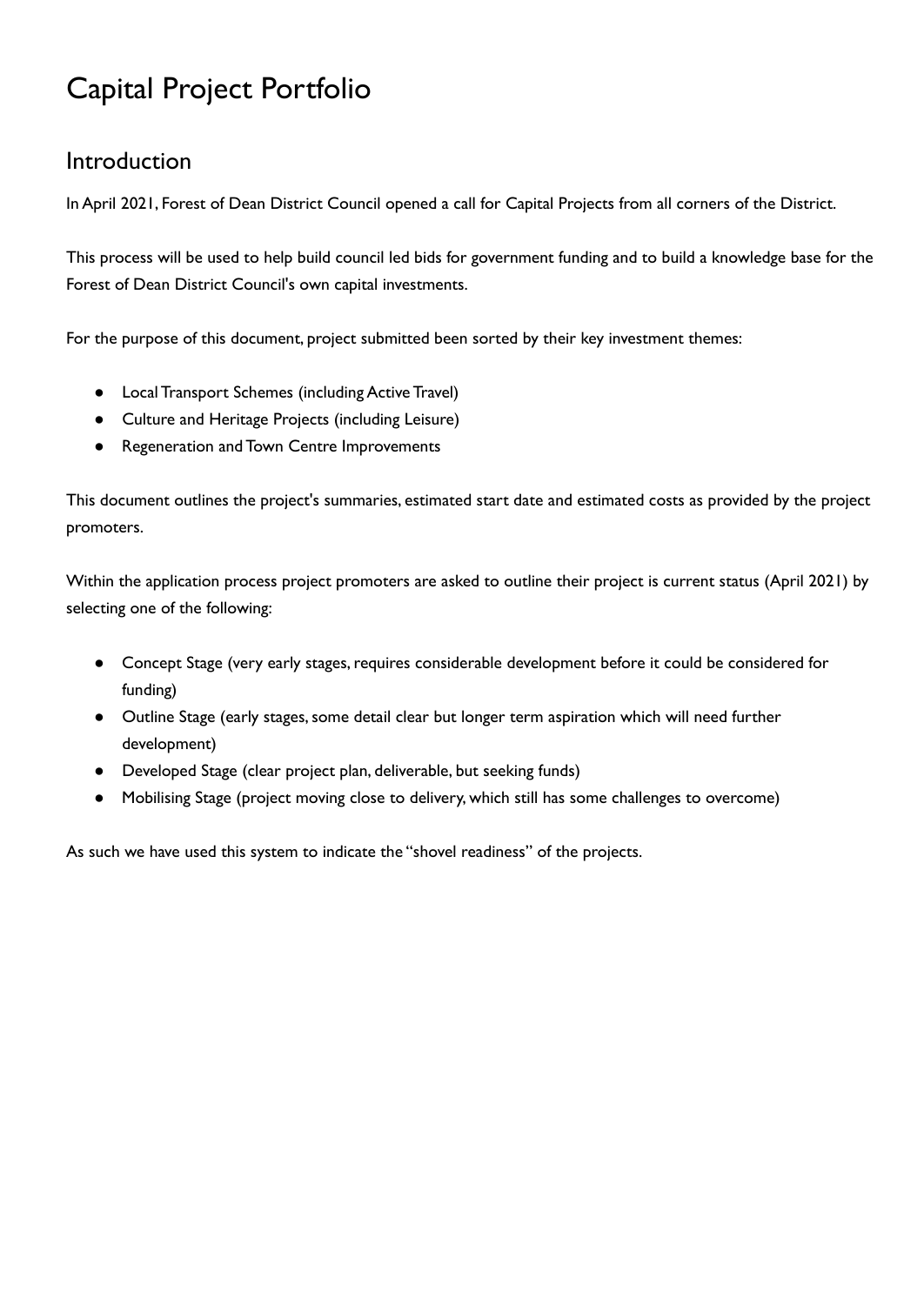## <span id="page-3-0"></span>Local Transport Schemes

## <span id="page-3-1"></span>Concept Stage

<span id="page-3-2"></span>Lydney to Chepstow Cycleway - Alvington Parish Council

 "The project is a dedicated cycleway running between Lydney and Chepstow, via Aylburton, Alvington andWoolaston."

#### <span id="page-3-3"></span> **Estimated Start Date: Unknown**

● Tidenham A48 Footbridge Crossing - Tidenham Parish Council

 "Tidenham Parish is a large Parish geographically split by the A48 main road as it runs from the north into Chepstow. The majority of settlements within the Parish lie at either side of the southern end of the road as it enters into Wales and as such are divided into the areas of Tutshill and Sedbury. Over many years there has been much concern amongst residents (including a Facebook Group entitled The A48 Crossing Group), the Parish Council and Gloucestershire County Council Highways Department on the safety of pedestrians attempting to cross this main road, in particular whilst following a local footpath that has been in existence (as far as the Council understands) since long before the A48 was constructed and which was then cut across by the new road.

 Crossing the A48 at the point of this footpath is particularly dangerous and, despite numerous requests from all parties, the County Council is unable to reduce the speed limit from the current 50 miles per hour.This speed is frequently exceeded on this particular stretch of road. Local housing developments providing 250 new homes on both sides of the A48 have exacerbated the issue.Around 140 of these new homes are in two developments on the Tutshill side of the A48.These family homes will mean an increase in children needing to cross at a dangerous part of the road to accessWyedean secondary school and Offa's Mead primary school."

#### <span id="page-3-4"></span> **Estimated Start Date: Unknown**

#### Developed Stage

<span id="page-3-5"></span>● Connected Forest - Rural Technologies Ltd

 Rural Technologies Ltd : Supplying missing links for connected Local Transport Infrastructure Systems to enable better sustainable connections as part of Levelling Up and to provide certainty of travel. Build, test & trial an integrated rural transport mobility as a service (R-MaaS) prototype designed through Innovate-UK SBRI feasibility study for Geospatial Commission.This prototype uniquely focuses on rural areas and the need for shared and active travel using available services. Combined with novel cyber-security and privacy protection. Overcoming awareness & safe routes issues for Active Travel through a novel approach with R-MaaS to provide AI data on suitability/condition of routes and transport interchanges. Community Electric Vehicle suitability testing for demand responsive transport for excluded individuals and identifying suitable locations for charging shared and public transport .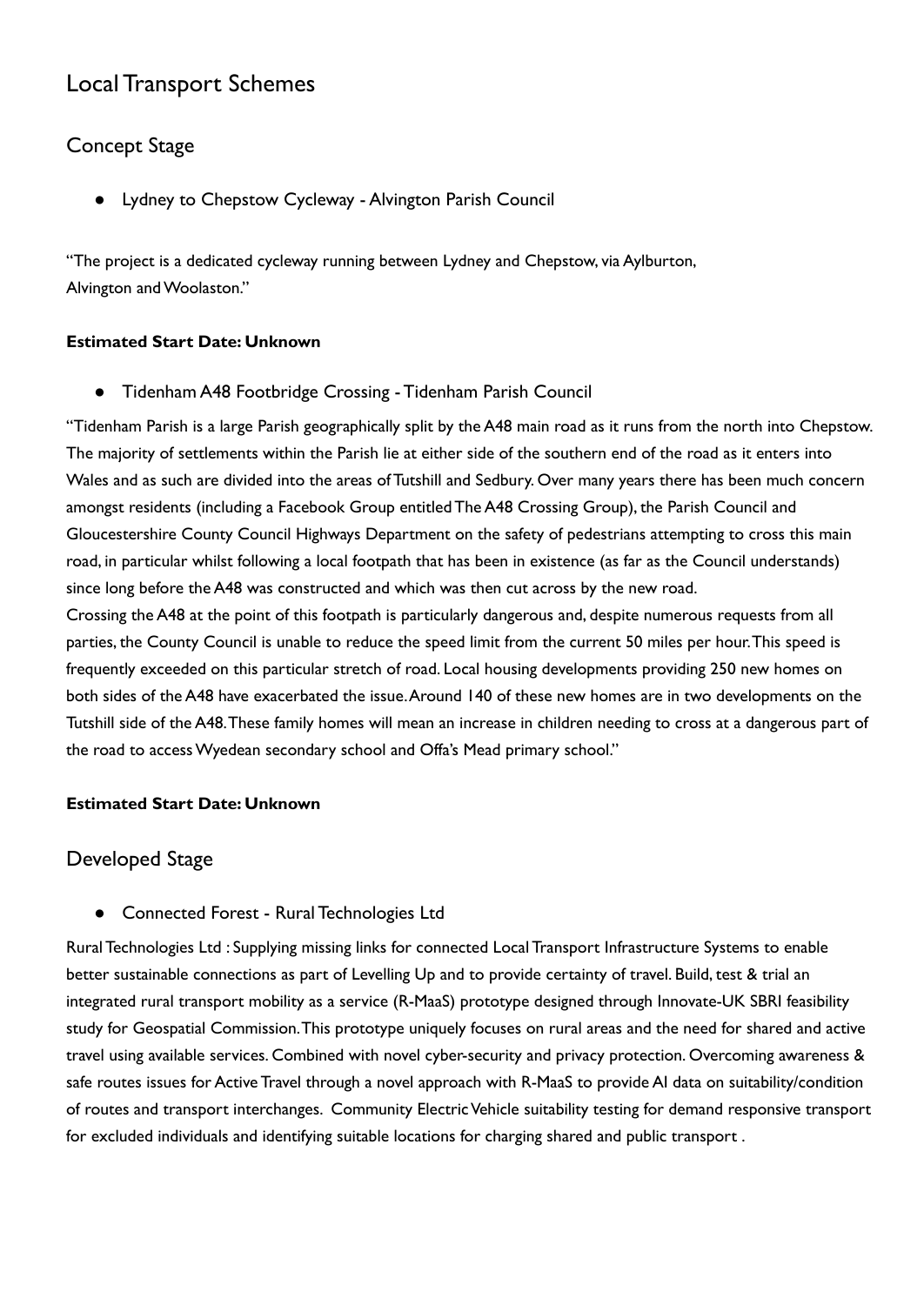#### <span id="page-4-0"></span> **Estimated Start Date: 2021/22**

● Dean Forest Greenway - West Dean Parish Council

 "Dean Forest Greenway will be a walking and cycling route completing a connection from Lydney Harbour to Park End and the network of walking and cycling routes in the Forest of Dean. The route has been designed in detail following a review of options.A project document suitable for planning submission has been prepared.The document sets out the preferred route and construction details, with a preliminary ecological report. Supplementary ecological surveys are being carried out and the application will be submitted for planning in Autumn 2021.This project is fully compliant with the Department for Transport Cycle Infrastructure Design as published in Local Transport Note 1/20 of July 2020"

#### <span id="page-4-1"></span> **Estimated Start Date: 2022/23**

● Newent to Gloucester Cycleway - Newent Cycling Group

 Newent Cycling Group's submission aims to increase connectivity between Newent and Gloucester through active and sustainable travel. It has the full support of Hartpury University & College.The Newent - Gloucester Cycleway is a safe and direct cycling route between Newent and Gloucester, via Hartpury University & College. A community-led submission, in association with Hartpury University & College, it uses the network of quiet, minor roads, a bridleway and a new link to provide a safe, commuter and recreational route.A survey of staff and students at Hartpury has already demonstrated considerable support for the Cycleway.TheVice Chancellor and Principal, Russell Marchant 'can only see huge benefit resulting from this initiative. I am certain that a lot more people would cycle to Hartpury if they had a safe cycle route they could use as a healthier and cheaper alternative to driving'.

There are two phases to the submission:

#### PHASE 1

 The Hartpury - Maisemore Greenway requires the re-surfacing of the bridleway between Murrell's End and Maisemore, creating a link to avoid a busy section of the A417. It is ready to go but in need of funding.

#### PHASE 2

 The Hooks Lane Link proposes a 320m cycling/walking path from Gloucester Street, Newent, alongside the B4215 to Hooks Lane, Malswick. This will make the Cycleway an even safer, shorter and better route between Newent, Hartpury University & College and onwards to Gloucester.

#### **Estimated Start Date: 2021/22**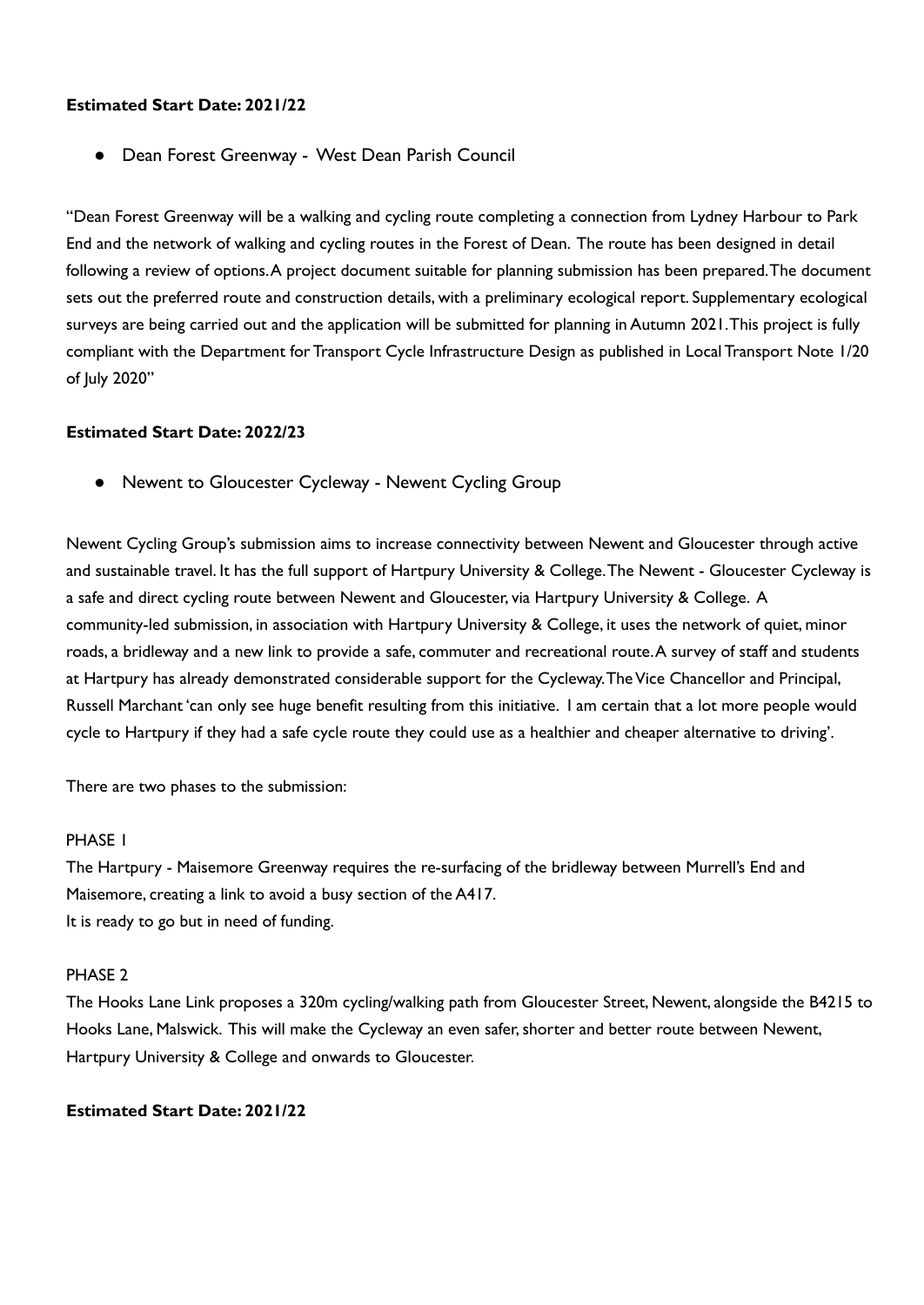## <span id="page-5-0"></span>Cultural & Heritage Projects

## <span id="page-5-1"></span>Concept Stage

<span id="page-5-2"></span>Lydney Harbour Proposal - Lydney Town Council

 "Visitors like to see a working harbour with boat movements and at the present time this aspect has tended to be overlooked.The EA need to improve facilities for maritime users and I understand that there are plans but no finance the improvements needed are: -

- Correct the problems with the sea gates
- Dredging the canal
- Improving facilities for boaters
- a trip boat from the railway to the harbour

 The harbour also has an historical side The railway sidings ran along side and coal from the local mines were tipped into boats via a complicated structure known as a coal tip there were six It would improve the area if this part of the history was shown perhaps by some railway wagons and a reconstructed coal tip

 Another historic aspect which could be used as a feature are the hulks on the foreshore.They have now deteriorated but there is a group attempting to catalogue and preserve.Although this scheme is not directly relevant to the town centre projects such as these would bring more people into the area and the benefits that would follow. These ideas would be part of the historical remit of the scheme and would complement the current redevelopment of the harbour area."

#### <span id="page-5-3"></span>**Estimated Start Date: Unknown**

● Newent Skate Park - Newent Initiative Trust

"A multi-wheeled Skate Park facility for all ages and abilities."

#### <span id="page-5-4"></span>**Estimated Start Date: Unknown**

● Coleford Gallery Development - Coleford Gallery Committee

 "Coleford Gallery Project proposes that the building is transformed into a zero-carbon art gallery and centre for STEM (science, technology, engineering and maths) education.The reborn church building would provide an incredible new resource for the town and wider area, showcasing art and exhibitions that focus on awe-inspiring research, inventions and art.

 The concept would see the building itself retrofitted in line with the latest in sustainable technology, demonstrating how buildings can be re-used and updated to be fit for purpose in the age of climate change.The building will be an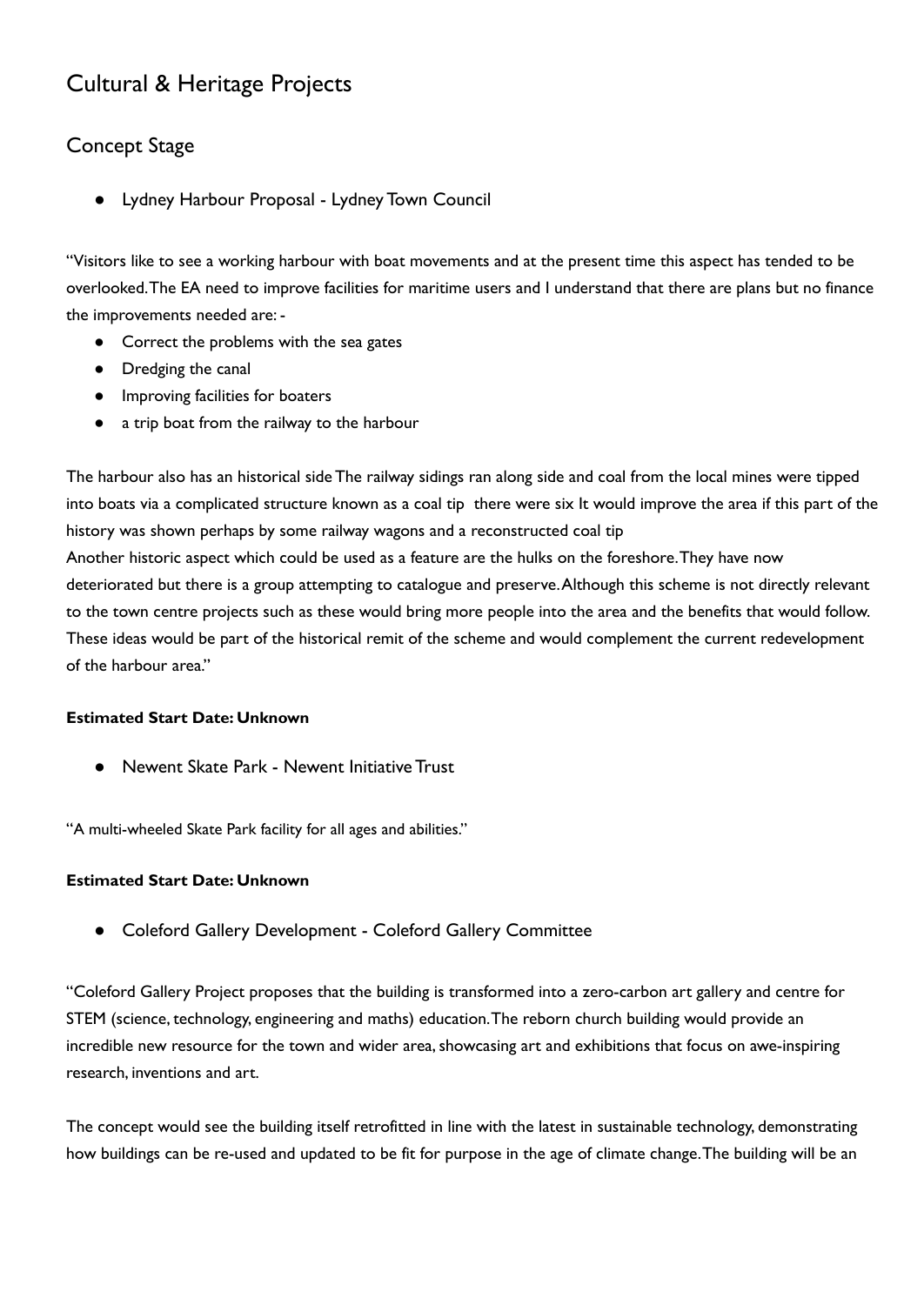example of best practice 21st century renovation and serve as an inspiring case study in architecture and the possibilities of state-of-the-art redesign.

The content of the exhibits will span both art and technology, reflecting the spirit of the Victorian age in which the church was built, when engineering and design went to great lengths to combine functionality and aesthetics.The heritage of the building and industrial history of the town and aera will be sensitively incorporated into the project through retained internal features and interpretation boards explaining, for example, the link to steel innovator Robert Mushet.

 The building will provide a space for displaying art, with temporary exhibitions and an events programme.This will provide a changing attraction to inspire audiences young and old, local and [visiting.An](https://visiting.An) in-house education programme, preferably in collaboration with educational centres and industry, will be one of the vital elements making this a stand-out resource for people of the Forest of Dean.An events space for hire, café and gift shop will also be incorporated."

#### <span id="page-6-0"></span> **Estimated Start Date: 2021/22**

● Forest of Dean Running Track - Forest of Dean Athletic Club

 "Forest of Dean Athletic club has a circa 300 members which approximately a third are of the age of 6-18years.They focus on a range of athletics including running and compete in the Midland athletics league and youth development league. Forest High school owns the track and have recently fenced it off and allowed a golf driving range to be installed in the middle.The Club now has restricted access with no access during the day.They were paying £1000/yr for unlimited access but are now paying £60/week.They are currently only using it a few hours a week due to the pandemic but pre-pandemic it was being used 6 days a week with approx. 80 members at each session. It is also used by Monmouth/Ross running club and Couch to 5K.The track is a 440yd imperial gravel track which falls short of required standards so they are seeking a full size new track."

#### <span id="page-6-1"></span> **Estimated Start Date: Unknown**

● Clearwell Cemetery Chapel - Forest of Dean Building Preservation Trust

 "The Trust aims to purchase the site and undertake conservation works to the building and consider longer term proposals for a use that can retain the character and significance as a chapel but also enable a viable use. They will develop ideas to deliver community and wellbeing outputs within a significant designated heritage asset. It will enable the immediate community to use and understand the building and interpret the work of John Middleton within the village."

#### **Estimated Start Date: Unknown**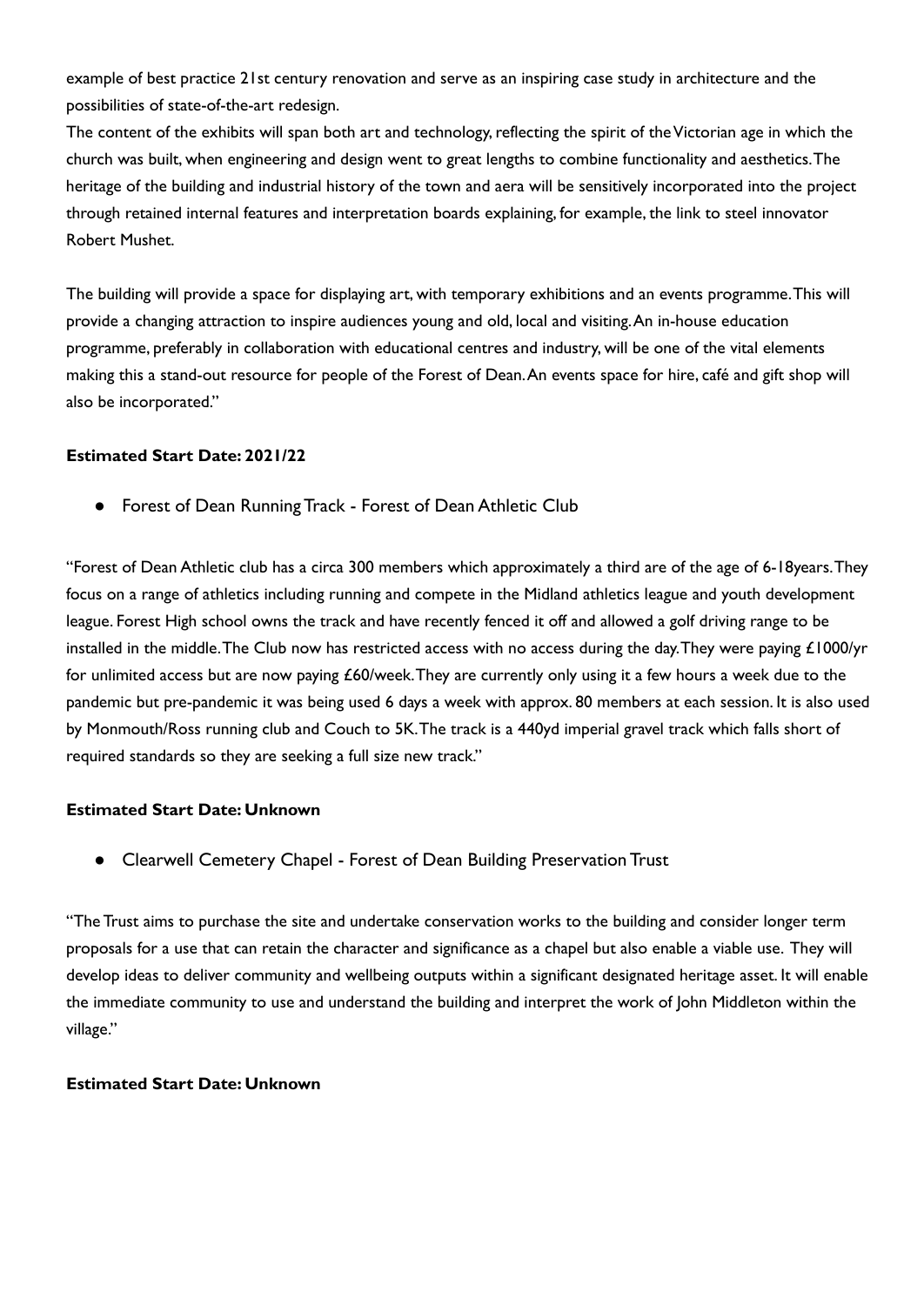## <span id="page-7-0"></span>Outline Stage

<span id="page-7-1"></span>● ICBP Visitor Centre and Regeneration - The International Centre for Birds of Prey

 "The ICBPVisitor Centre and Native Species project is currently at the design and planning stage.Architectural plans have been drawn for the visitor centre and car park and this is closer to being at the 'developed stage' above.The community aspects – road works & bus routes – have had a preliminary community support assessment carried out but require further development. Physical works for the visitor centre element can begin in the 21/22 financial year."

#### **Estimated Start Date: 2021/22**

<span id="page-7-2"></span>● Gunns Mill and the Forest of Dean Heritage - Forest of Dean Building Preservation Trust

 "Conservation works to Gunns Mill and interpretation of the early iron industry and Forest of Dean Heritage through other cultural hubs in the District.The Forest of Dean can be regarded as a cradle of industry before the industrial revolution.The Forest possesses many sites that collectively illustrate this story; but most are small and little known, individually unsustainable, deteriorating and fast disappearing. By contrast Gunns Mill is the jewel in the crown. It is an arresting site, its striking appearance recording the industrial processes – the 'white heat of technology' of its day - and it can provide a gateway to the story of the development of industry within the region and beyond.The project will not only see an iconic building rescued and restored but help build understanding of and pride in the rich heritage of the Forest of Dean, getting people involved telling the stories of, and caring for, the built heritage leading to enrichment of the present and future for local people and visitors alike. Gunns Mill is the best preserved 17th Century charcoal blast-furnace site in Britain and potentially one of the best

 preserved of this earliest type of industrial site in Europe. It is also the sole surviving example of its kind in the south of England, and is therefore of national significance in the archaeology of the British iron industry."

#### <span id="page-7-3"></span> **Estimated Start Date: 2022/23**

## Developed Stage

<span id="page-7-4"></span>**Destination Five Acres - Forest of Dean District Council** 

 "Destination Five Acres is an FoDDC led project to acquire and redevelop the Five Acres brownfield site to provide a low carbon leisure/ community/ education & skills hub which provides for local people, creates new jobs, provides a new satellite learning facility for Hartpury University and attracts visitors from outside the district.The project aligns with Council Priorities, adopted Local Plan & Neighbourhood Development Plan policy and the related public consultation undertaken byWest Dean Parish Council (WDPC).The project and wider site will be developed in partnership withWDPC.

 Formal approval will be sought in June 2021 to acquire the site from Homes England, agree partnership arrangements withWDPC and secure funding to enable a phased programme of investment which will begin with demolition and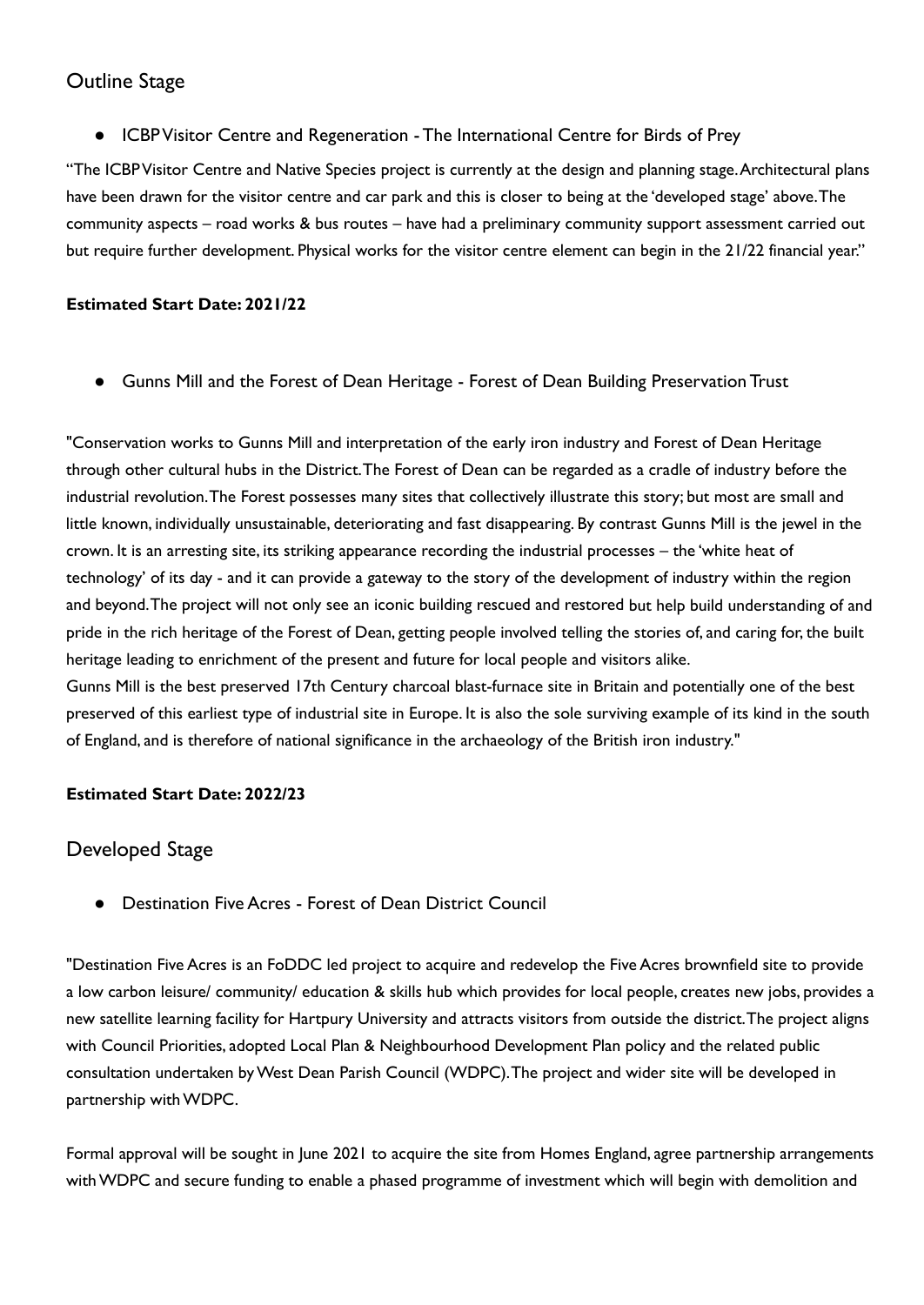clearance. LUF funding will repurpose Speedwell House to create "The Curve" a fully accessible community/leisure hub which will house the Hartpury University Innovation, Careers & Enterprise Learning Centre; build a new 4 court sports hall and 3G sports pitch (synthetic surface used for all weather football and rugby); solar pv array; high speed broadband connection; ancillary car parking to include electric vehicle/bike charging points."

#### **Estimated Start Date: 2021/22**

<span id="page-8-0"></span>● Forest of Dean Futures:The University Innovation, Careers and Enterprise Learning Centre - Hartpury College & University

 "A Forest flagship University, Innovation, Careers & Enterprise Learning Centre supported by a conference facility with green EV park servicing growth sustainably.

- Project start delayed until additional funding obtained due to loss of commercial income because of Covid 19
- Project is planned, RIBA Stage 2 initial costings undertaken; RIBA stage 3 design in train
- Planning permission granted
- Business case approved Hartpury will provide the funding for revenue costs including staff growth

 - The impact & outputs of the project have been been scoped with a focus on radically improving post 16 educational aspirations providing a clear, local progression to HE, driving digital, environmental & economic regeneration in the Forest of Dean

- Public/private sector partnerships in place "

#### **Estimated Start Date: 2021/22**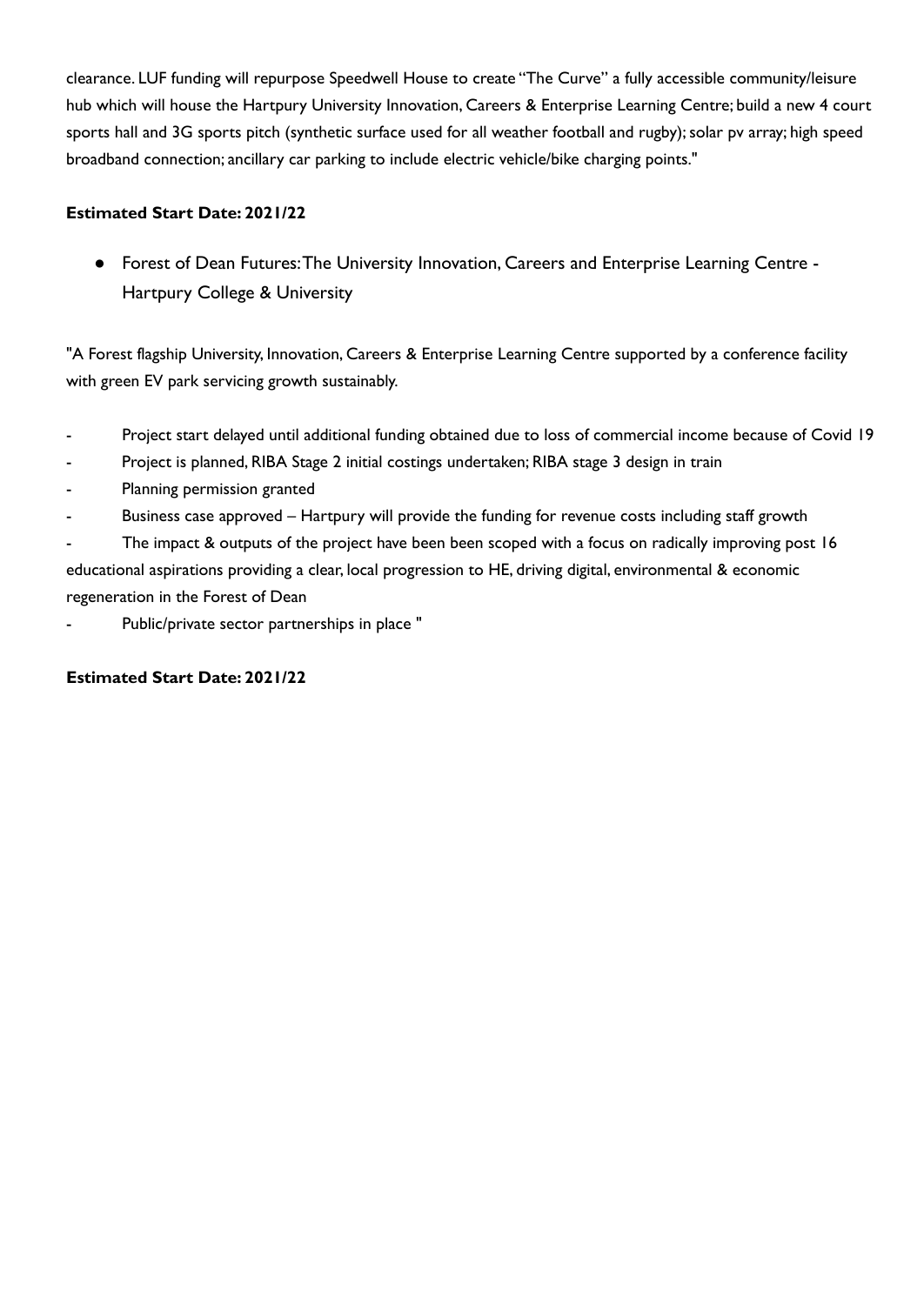## <span id="page-9-0"></span>Regeneration and Town Investments

## <span id="page-9-1"></span>Concept Stage

<span id="page-9-2"></span>● Newent Sculpture Trail - Newent Initiative Trust

 "Funding for a Sculpture Trail, primarily within Newent but with the greater aim of linking the trail with adjoining parishes and even the District if considered feasible."

#### <span id="page-9-3"></span> **Estimated Start Date: Unknown**

● Newent Town Regeneration - Newent Initiative Trust

 "New Gateways to Newent - better landscaping, especially important recognising future growth. Public Realm Funding and Historic Buildings Grant for Market Square and Market House, Funding for Upgrade of The Memorial Hall and Surrounding Area, Electric Charging Points - Lewell Street Car Park adjoining Toilet Block and Strategic Improvements to Lake and Arboretum Areas''

#### <span id="page-9-4"></span> **Estimated Start Date: Unknown**

● Newent Community Centre - Newent Initiative Trust

 "Funding for a New Community Centre, combined use facility on site adjoining Gloucester Road/Cleeve Mill/Two Rivers HQ, especially as Glebe Chapel will be developing the old community centre on Ross Road within the next three years."

#### <span id="page-9-5"></span> **Estimated Start Date: Unknown**

### Outline Stage

<span id="page-9-6"></span>● Redevelopment of the Co-op site, Newerne Street, Lydney - Lydney Town Council

 "The proposal is for the purchase/lease of the co-op site in Newern St, Lydney, which is due to become vacant when the Co-op relocates to Cross Hands, Lydney. Redevelop the ground floor into individual market style retail outlets. Retain, where possible, the existing franchise outlets of Bon Marche, Dorothy Perkins, Burtons, Co-op Travel, the Post Office and Co-op pharmacy. Put in a second floor which will house a fresh food market and food court, with butchers,greengrocers and artisan suppliers of locally produced food items from across the forest district.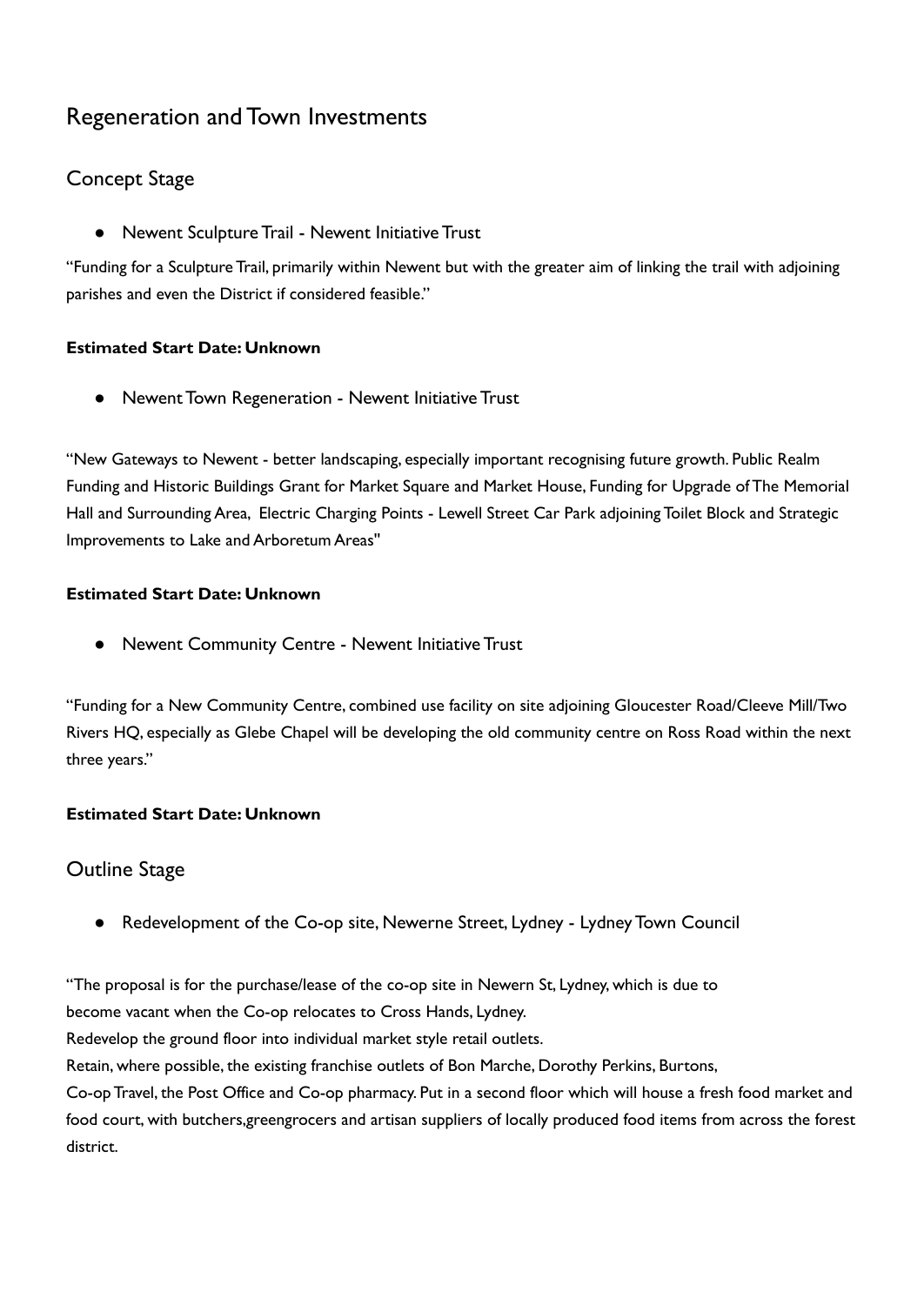This area could also house a licenced bar, which could operate as an entertainment venue in the evenings.Redevelop the frontage to form a Town Centre space, with seating and green space. Licence the car park for periodic outdoor markets, like the sunday french market, or monthly street markets.The car park could also be used for car boot sales."

#### <span id="page-10-0"></span> **Estimated Start Date: 2021/22**

● Pedestrian overbridge at Lydney Station - Network Rail

 "Network Rail have undertaken a feasibility study to consider a step free pedestrian access linking platforms 1 and 2 at Lydney Station.The step free access would improve connectivity at the station and improve safety for station users by negating the requirement to use the existing level crossing on foot to access the other [platform.As](https://platform.As) an aside to this the overbridge would enable development of the wider station to come forward, but at present the proposals cannot generate enough land value to fund the overbridge which results in both aspects of the scheme not coming forward and an unsatisfactory outcome for both Network Rail and the Council."

#### <span id="page-10-1"></span> **Estimated Start Date: 2023/24**

#### Developed Stage

<span id="page-10-2"></span>● Indoor skatepark and leisure hub - Forest Urban Sports Experience

 "Our project is 15 months in the [making.We](https://making.We) have a finance director on board and have fully worked on financials for the next 5 [years.We](https://years.We) have a fully developed business case/feasibility study demonstrating local need and viability of the project - it is fully sustainable without relying on public or grant funding once established. Our business case has been co-developed with partners in Sports England, GFirstLEP,Active Gloucestershire, the FODDC, South Gloucestershire and Stroud Colleges/Forest High School, British Cycling, Skateboarding GB as well as local community [groups.We](https://groups.We) have met extensively with district planners and know that this project fits with local development [plans.We](https://plans.We) are ready to submit a full application and do not anticipate any major hurdles having been through pre-planning advice."

#### **Estimated Start Date: 2021/22**

<span id="page-10-3"></span>● Cinderford Northern Quarter: Southern Gateway Commercial Development - Forest of Dean District Council

 "This project is seeking to further implement the Cinderford AAP which forms part of the adopted FoDDC Local Plan (2012).

 A hybrid planning application was permitted in 2015. It consisted of detailed permission for a spine road and college, and outline permission for mixed use development on other plots. Plots F1 & F2 in Newtown Road, Cinderford are allocated for commercial use; they form part of this project.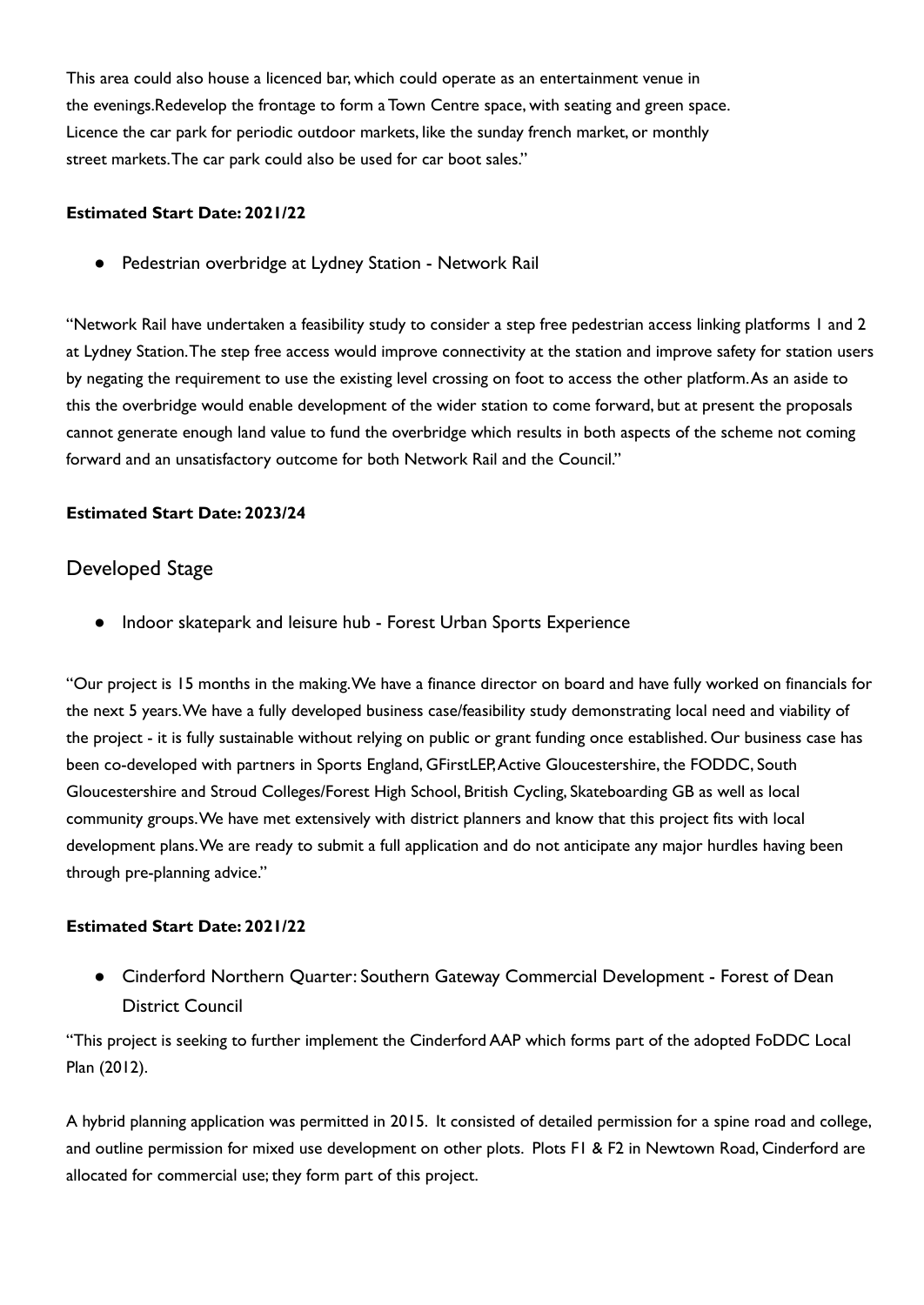A period of design iteration, option assessment and cost estimating work has taken place to identify the type of commercial space that could be achieved to meet local market demand.The preferred option is to proceed with two different unit sizes of 70m2 & 120m2. Detailed designs and costs are available and a detailed business case is being prepared for the project."

#### <span id="page-11-0"></span> **Estimated Start Date: 2021/22**

Cinderford Town Centre Regeneration - Cinderford Town Centre

 "Cinderford TC have identified assets within the Town Centre which are integral to this bid.Three of the Five key assets are currently owned by the Council and the remaining two will shortly be acquired by the Council.

 Cinderford Methodist Church – To be purchase imminently from reserves HSBC Bank – Owned and shovel ready Cinderford Triangle – Owned and almost shovel ready Cinderford Health Centre- Soon to be owned Rheola House – Owned and shovel ready

 All projects have undergone rigorous planning and community consultation due to their inclusion in the recent Future High Street Fund application.The Council have funded a Business and Assets Manager post to oversee the mentioned assets"

#### <span id="page-11-1"></span> **Estimated Start Date: 2021/22**

● Pine End Works Redevelopment, Lydney - OLSA Futures Ltd (T/A Severn & Wye Smokery)

 "A full design and access statement has been drawn up detailing the objectives and requirements, along with the site history, planning, full site analysis - covering environment, ecology, archaeology transport, drainage etc.This document shows the site now and how the site could look after [redevelopment.We](https://redevelopment.We) have costings in place totaling £50m+ for stage 1. Full planning consent has been granted. (Awaiting 106 Agreement from FDC) We have commenced site clearance and demolition, to make the site safer and less of an [eyesore.We](https://eyesore.We) have experienced vandalism and two large fires caused by trespassers.

We are currently pulling together tender documents ready for construction to start late 2021."

#### <span id="page-11-2"></span> **Estimated Start Date: 2021/22**

#### <span id="page-11-3"></span>Mobilising Stage

● Lydney Harbour Marina - Environment Agency

 "The EA Business Board is due to sign off an options appraisal and business plan supporting the proposed development in May 2021.